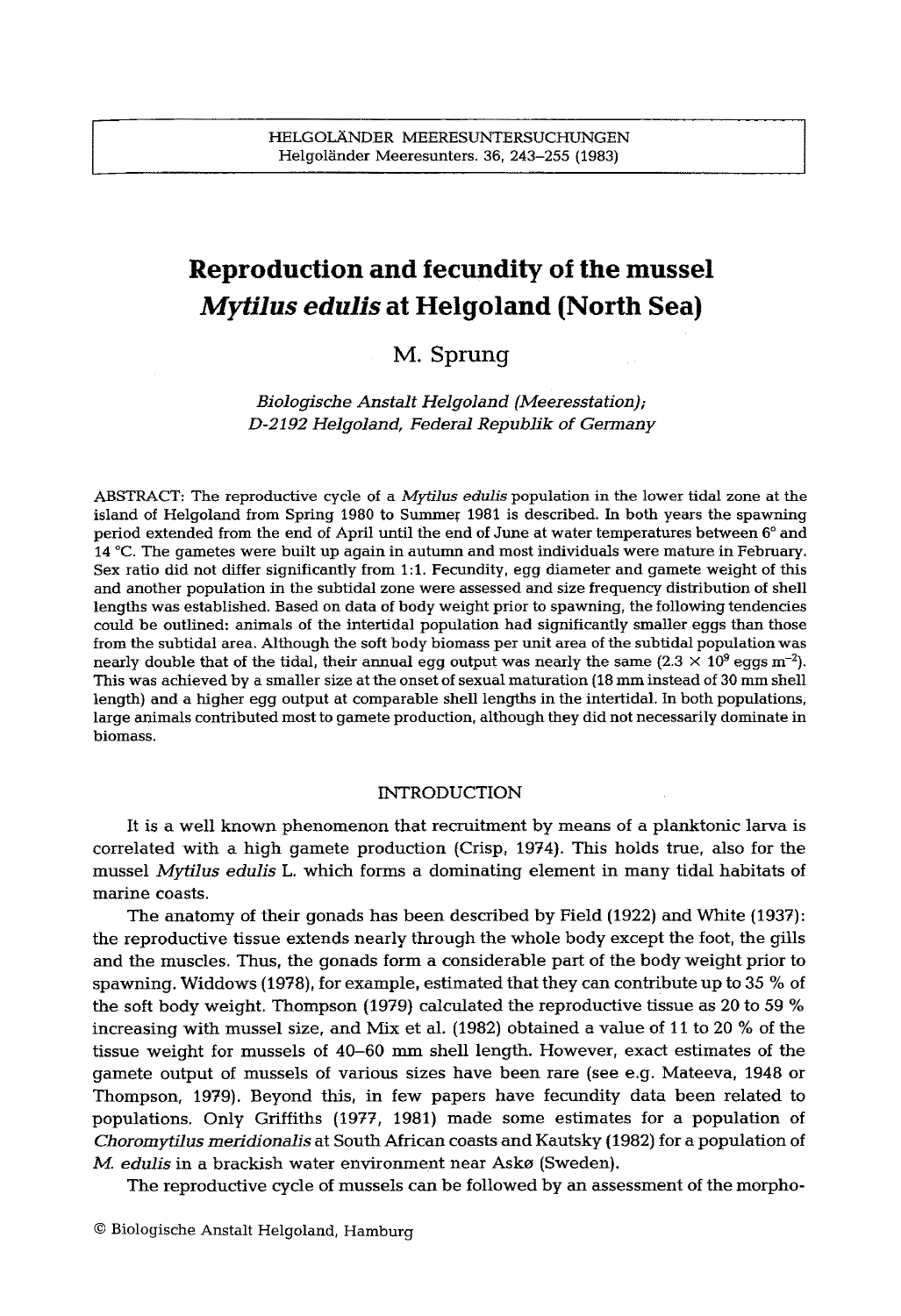logy of its gonads. This idea was first postulated by Johnstone (1898) and developed further by Chipperfield (1953). The most detailed schedules for classification have been published by Lubet (1957), Wilson & Hodgkin (1967), Lunetta (1969) and Seed (1969).

Whereas for other localities the reproductive cycle of *Mytllus* has been described in this way in detail (e.g. the Atlantic coast of Prance by Lubet, 1957, 1959; the coasts of England by Seed, 1969, 1975), only rather general statements about its reproduction in the German Bight have been made by few authors. Kändler (1926), for example, found its larvae in the plankton from April to December, and Werner (1940) concluded from plankton samples that they would spawn from spring to autumn. The most precise information dates are from Kühl (1972), who observed spawning activity in the Elbe estuary near Cuxhaven from May to June and found its larvae in the plankton from May to September.

Thus, there is a gap in the knowledge we possess of this species, especially concerning its reproductive cyle in the German Bight, and a lack of fecundity data in general.

## MATERIALS AND METHODS

## Gonad cycle

Every fortnight from Spring 1980 to Summer 1981, a sample of 50 specimens (40 mm shell length) was removed from a mussel bank in the lower tidal zone of the rocky shore of Helgoland. Only in autumn and winter was the sampling frequency reduced to 4 week-intervals.

Gonad tissue of 25 of these animals derived from the mantle was crushed on a slide and classified under a microscope according to Chipperfield (1953) and Bayne & Thomspon (1970):

Stage 0: thin mantle; no gonads detectable; or: the animal has just spawned (checked mantle). Stage I: thick mantle; no gonads dectectable. Stage 2: gonads with unripe gametes can be detected in the mantle (sperms not motile; the germinal vesicles of less than a quarter of the eggs observed burst in seawater). Stage 3: gonads with ripe gametes can be detected in the mantle (most sperms motile; the germinal vesicle of more than a quarter of the eggs observed burst in seawater).

The other 25 animals were put separately in water of 18 °C with vivid aeration to test the effect of this spawning stimulus. In samples taken after 31 July 1980 this stimulus was made more effective by keeping them at 6 °C for a fortnight before this procedure.

The surface temperature of the water, published every day by the meteorological station at Helgoland, was noted on every sample date.

## Fecundity estimates

Smaller animals of the tidal population were also examined and, in addition, animals of various sizes of a subtidal population from a breakwater off "Helgoland-Diine". The latter were conditioned for up to 2 months at about 8 °C with *Isochrysis galbana* and *Dunaliella tertiolecta* as food for larval rearing experiments. Spawning was initiated by the stimulus described above.

Only animals showing vigorous spawning activity were evaluated. The gametes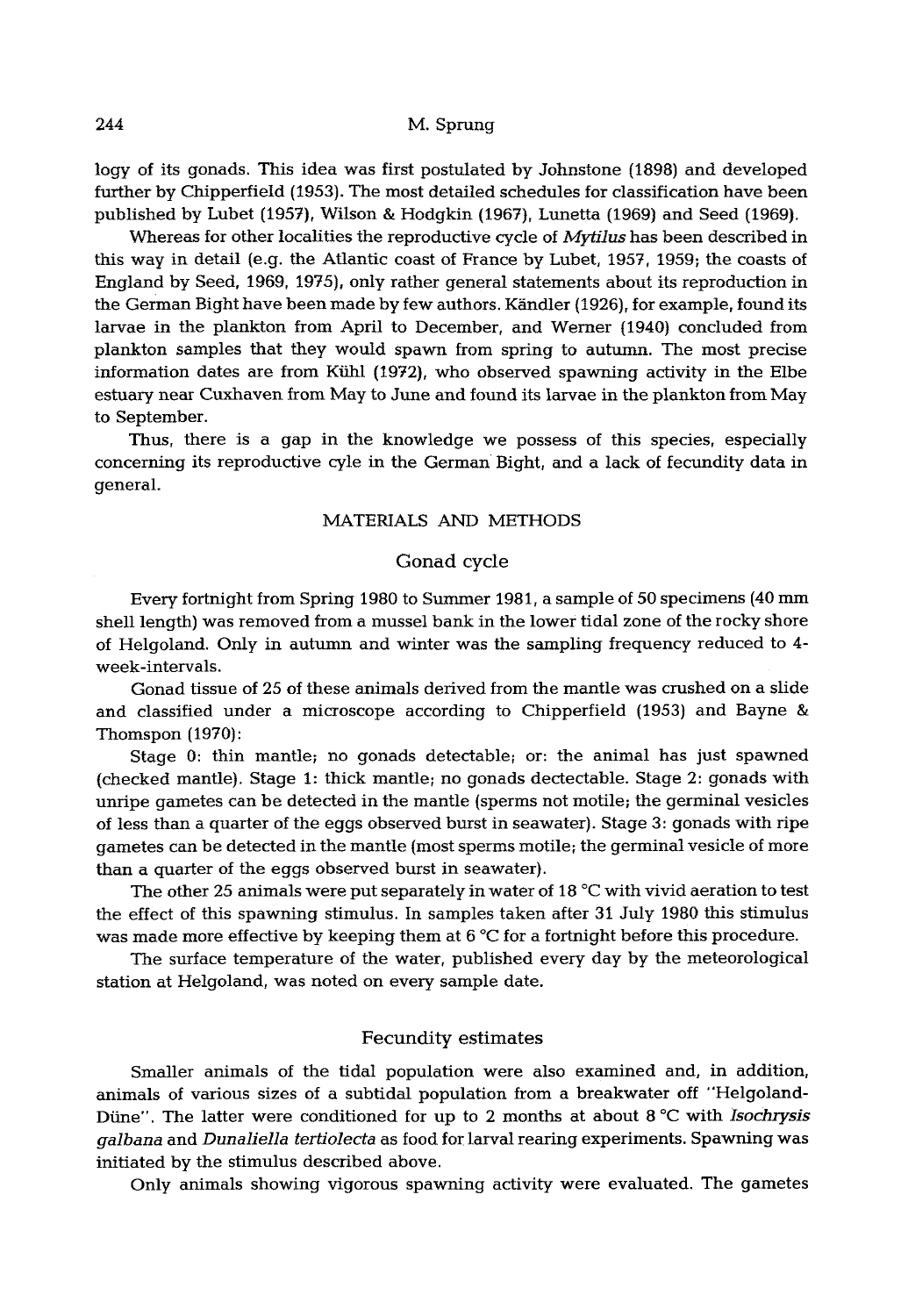were counted in a Coulter Counter (Model TA<sub>II</sub>) after appropriate dilution in 0.45  $\mu$ m filtered seawater; a 280  $\mu$ m tube was applied for the eggs and a 100  $\mu$ m tube for the sperm, subtracting a blank value. Routinely, the mean diameter of 10 eggs was assessed under a microscope by means of a micrometer.

For weight determinations, a known quantity of gametes was filtered on preweighed glass fibre filters, freeze dried for at least 3 h and weighed on a Perkin Elmer balance (AD-2) with an accuracy of  $\pm$  1  $\mu$ g. The eggs were washed on the filter with double destilled water. This procedure was omitted with the sperm, because this leads to a loss in organic substance as preliminary experiments showed. The weight was calculated with respect to blank values (only  $0.45$   $\mu$ m filtered seawater) and the ash content of the sample (weight after 3 h at 500  $^{\circ}$ C in a muffle oven).

The structure of these two populations was examined in July 1981: areas of  $152 \text{ cm}^2$ were removed from the substrate, a size frequency distribution established and the data extrapolated to 1  $m^2$ . 4 samples were taken at low water in the tidal zone, 6 samples by SCUBA diving in the subtidal zone.

#### RESULTS

## Gonad cycle

During both years, the mussels showed spawning activity from the end of April until the end of June at water temperatures between  $6^{\circ}$  and  $14^{\circ}C$  (Fig. 1). This was more obvious in Spring 1981 than in Spring 1980: after initial spawning which ended in the middle of *May, the* gonads recovered until the beginning of June before they were completely emptied. Subsequently, most animals stayed in a sexually indifferent stage;



Fig. 1. *Mytflus edulis:* Gonad cycle during the period of observation; water surface temperature at the sample date, gonad index calculated as mean gonad stage, response to a spawning stimulus (+: at least one animal spawned} and gonad stage as described in the text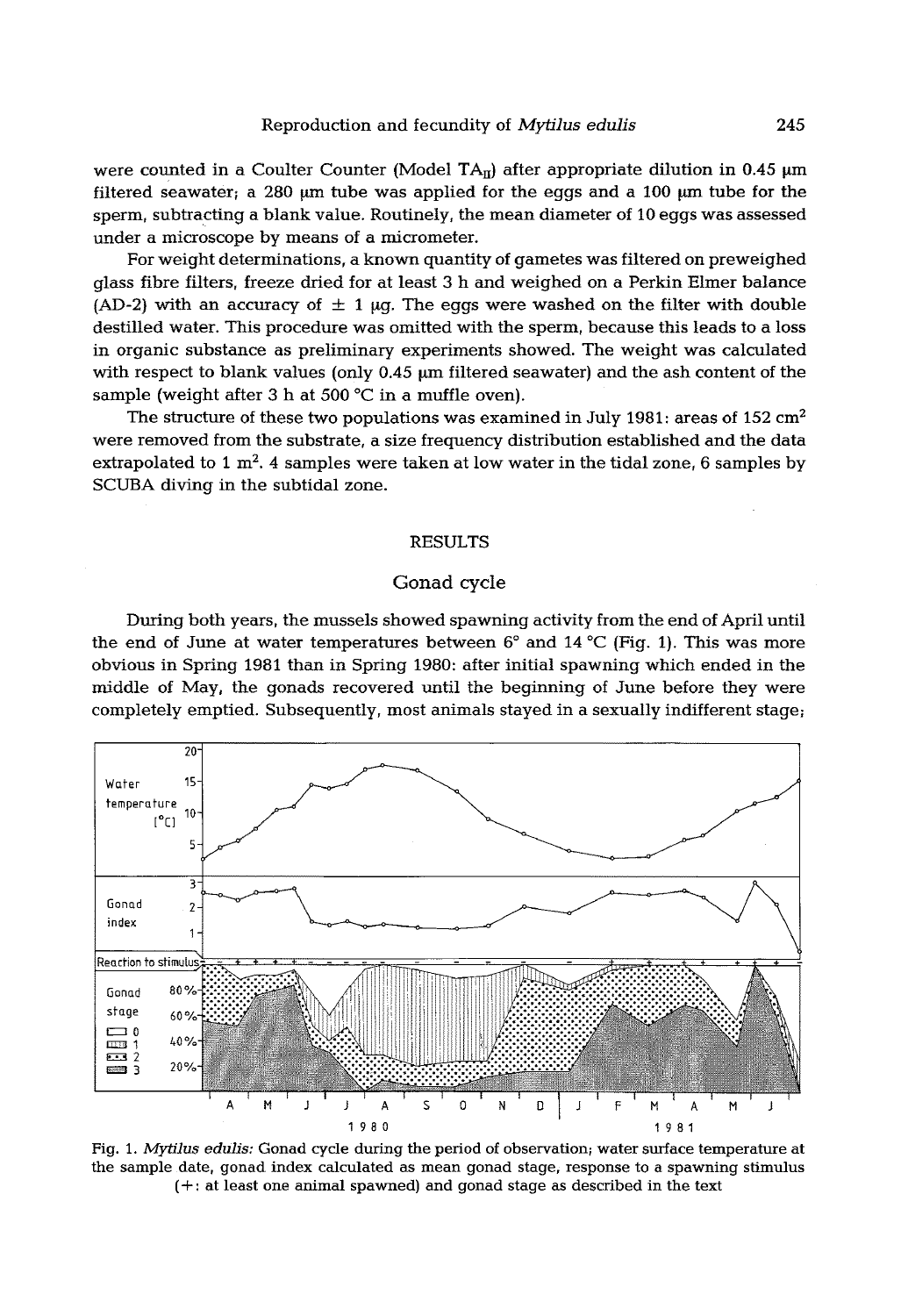246 M. Sprung

the gametes were built up again in November. Many animals were morphologically ripe as early as February. From this time on, some animals showed a positive reaction to a spawning stimulus after the pretreatment described above.

For the estimation of the sex ratio, only the 13 samples were evaluated where the sex of nearly each animal could be recognized: of the 25 mussels examined,  $11.8 \pm 2.9$  were males and 13.2  $\pm$  2.9 were females (mean  $\pm$  standard deviation). This result reveals a



Fig. 2. *Mytilus edulis:* Gamete output of specimens of the intertidal and subtidal population; estimated data from gamete counts (1 egg  $\leq 67.4$  ng; 1 sperm  $\leq 6.0$  pg) and calculated graphs; y: dry weight of the gametes  $(g)$ ; x: shell length  $(mm)$ ; r: correlation coefficient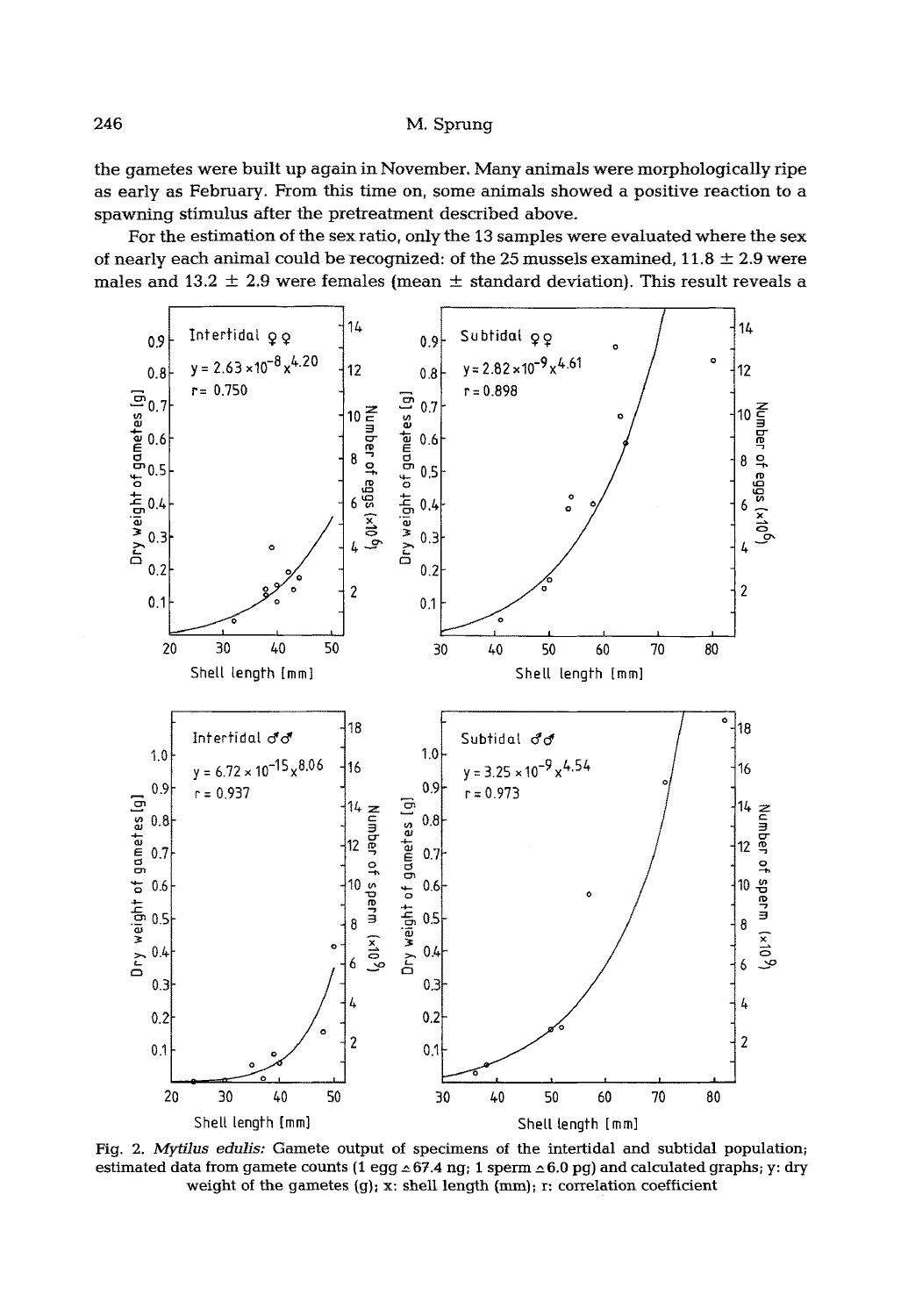slight but insignificant (95 %-level) dominance of the female animals of 0.53:0.47. The calculations on the egg output of the populations (see below) are based on this sex ratio.

In the tidal population, sexual maturity was first observed in specimens of 18 mm shell length; in the subtidal population, in specimens of 30 mm shell length in a sample taken in March 1981.

## Fecundity

Egg and sperm numbers and the fitted graphs are given in Figure 2. The weight determinations indicated the following results (mean ± standard deviation; n: number of estimates):

```
1 egg (78 \mum diameter): 67.4 \pm 6.1 ng dry weight; n = 7
```
1 sperm:  $6.0 \pm 1.1$  pg dry weight; n = 4.

Neither sperms nor eggs revealed any significant ash content.



Fig. 3. *Mytilus edulis:* Gamete weight (percentage of the tissue weight) as a function of the shell length; calculated from data given in text and Figure 2; y: gamete weight (percentage of the tissue weight); x: shell length (mm)

The calculations on the relative gamete weight are based on data from Sprung (1980) *for* the tissue dry weight of the animals in both populations prior to spawning in Spring 1979:

 $y = 3.98 \times 10^{-5} \times 2.53$  (intertidal)

 $y = 3.77 \times 10^{-5} \times 2.64$  (subtidal)

y: tissue dry weight  $(q)$ , x: shell length  $(mm)$ 

The mean egg diameter of the tidal animals was significantly (95 %-level) smaller than that of the subtidal mussels (n: number of animals evaluated)

 $73.0 \pm 3.9$  µm diameter; n = 9 (intertidal)

77.1  $\pm$  2.3 µm diameter; n = 10 (subtidal)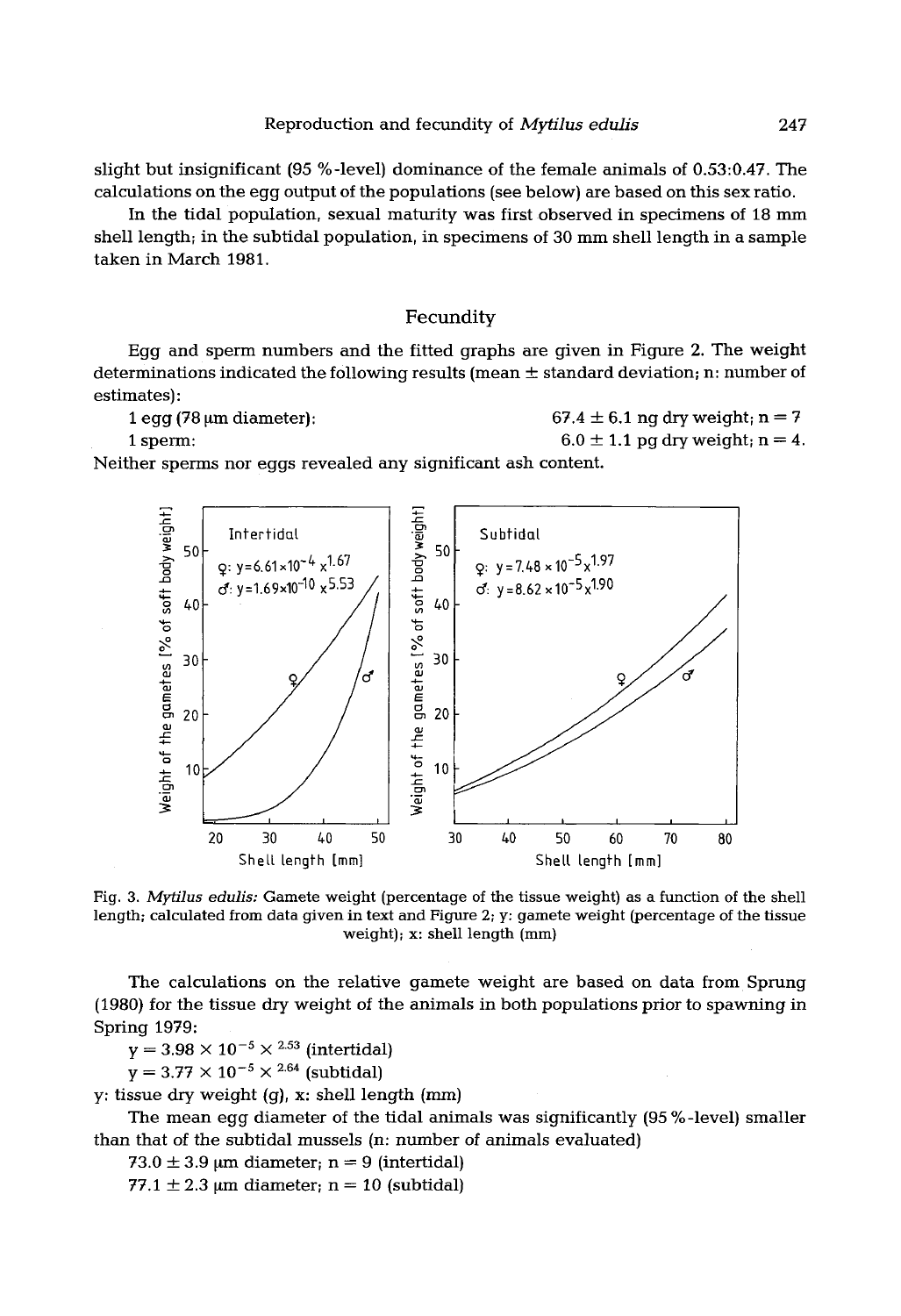

**Fig. 4.** *Mytilus edulis:* **Contribution of 1 mm size classes to egg output and tissue biomass of the subtidal and the intertidal population (absolute values); calculated from a size frequency distribution and data given in text and Figure 2** 

**In further extrapolations the same weight was assumed for both the intertidal and the subtidal animals, because more detailed data on the egg weight were lacking.** 

**Figure 4 demonstrates that the subtidal population had a higher biomass. In contrast, both populations produced nearly the same amount of eggs per unit area. This is achieved by two mechanisms: smaller animals are already sexually mature and specimens of the same shell length show a greater egg output in the intertidal population than in the subtidal.** 

**The largest animals (e.g. those of 40-45 mm shell length in the intertidal and of 60-65 mm shell length in the subtidal population) do not necessarily dominate in biomass. Nevertheless, it is these animals which contribute most to the egg output of both populations.** 

#### **DISCUSSION**

**It is widely accepted that temperature is the most important factor controlling the reproduction of marine molluscs (Giese, 1959). The critical temperatures in the reproductive cycle of** *Mytilus edulis* **have been reported as indicated in Table 1. Generally, they agree with those observed here.**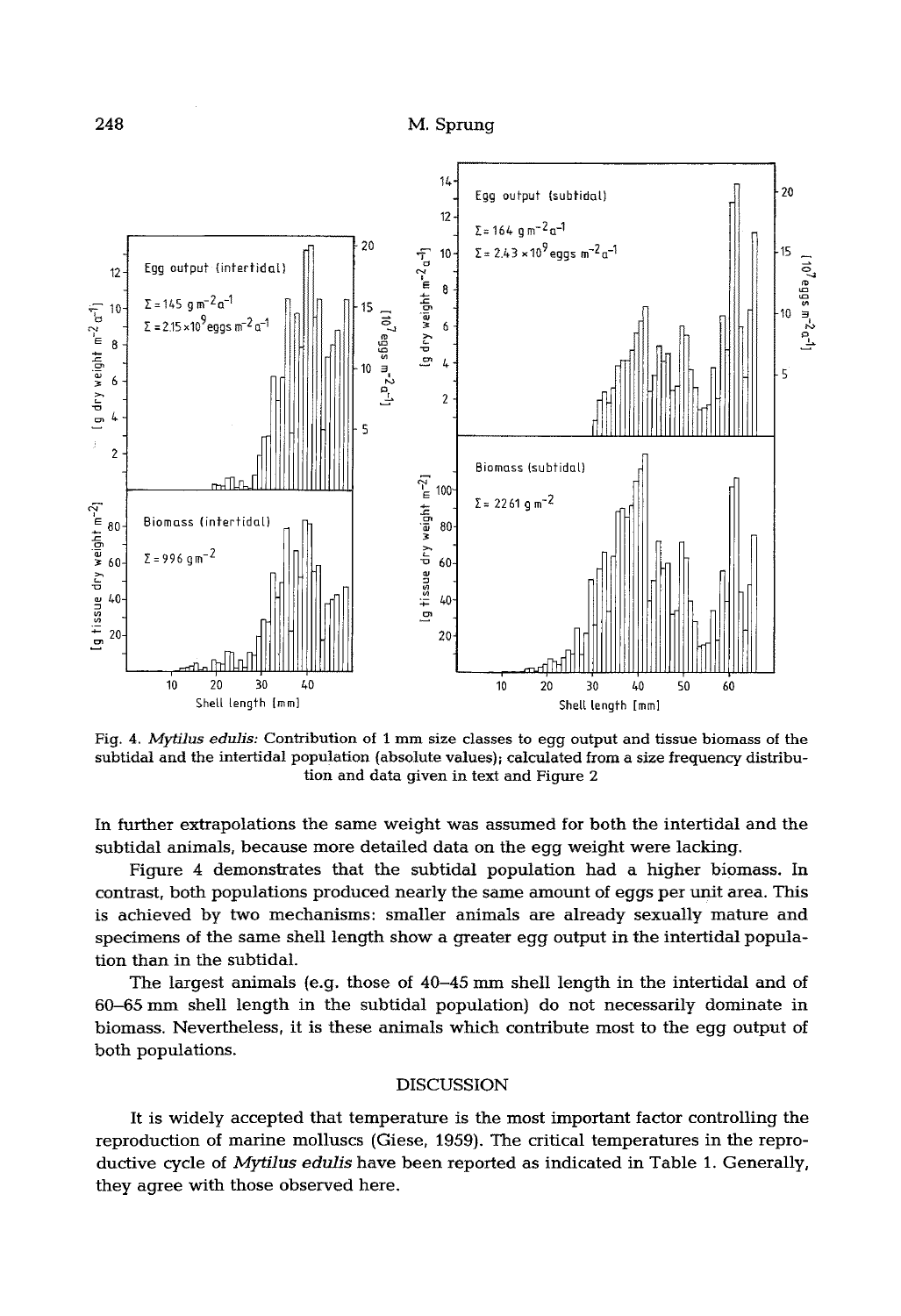

Fig. *5. Mytilus edulis:* Contribution of 5 mm size classes to egg output and tissue biomass of the subtidal and the intertidal population (relative values); calculated from Figure  $4$ 

Most attention has been drawn to the lower limit at which gonadal activity is initiated. Only few authors stress the point that reproductive activity can be suppressed as well by high temperatures (e.g. Lubet, 1959; Wilson & Hodgkin, 1967). In higher latitudes with a marked annual cycle, the sea temperature passes this span twice. Consequently, two spawning periods have been reported especially of European mussels in the southern regions of their occurrence e.g. in France and Spain (see Lubet, 1959; Pilar-Aguirre, 1979). Even in British waters two spawning periods have been observed during warm summers (Campbell, 1969; Seed & Brown, 1975; Lowe et al., 1982}.

However, temperature is not the only factor controlling the reproduction of *Mytllus.*  As Bayne & Worrall (1980) pointed out, gametogenesis is only initiated at a certain temperature if sufficient nutrient reserves within the animal or food in the environment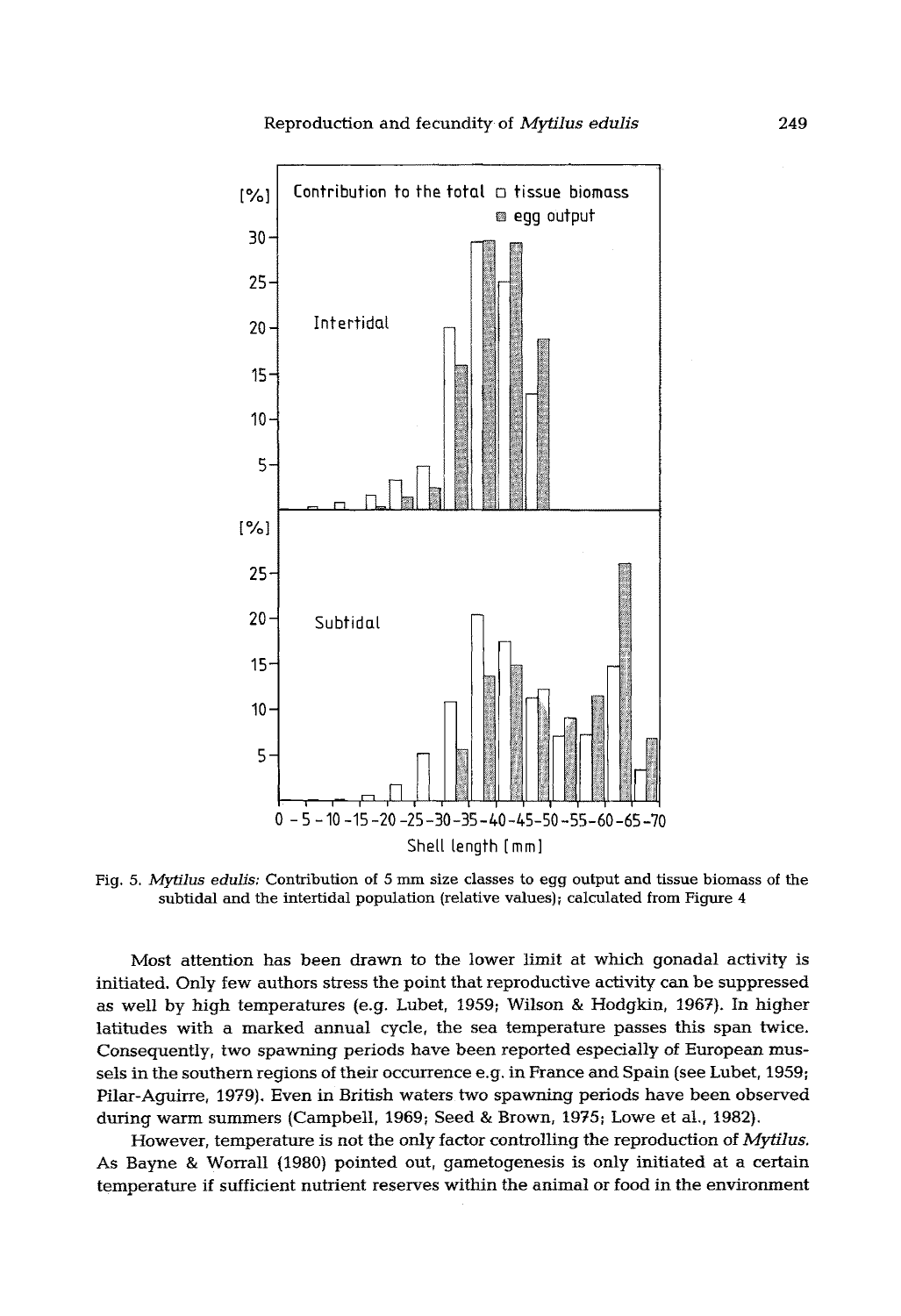## 250 M. Sprung

| Gametogenetic<br>activity                       | Spawning                                                                                 | Locality                                                                                                        | Authority                                                                              |
|-------------------------------------------------|------------------------------------------------------------------------------------------|-----------------------------------------------------------------------------------------------------------------|----------------------------------------------------------------------------------------|
| $>7^{\circ}C$<br>$>7^{\circ}C$<br>$>6^{\circ}C$ | $>9.5^{\circ}-12.5^{\circ}C$<br>$>10^{\circ}$ C<br>$R^{\circ}-1R^{\circ}C$<br>$> 5.5$ °C | England<br>France (Atlantic Coast)<br>France (Atlantic Coast)<br>England (North Sea Coast)<br>England (Channel) | Chipperfield (1953)<br>Bouxin (1954)<br>Lubet (1959)<br>Seed (1969)<br>Campbell (1969) |

|  | Table 1. Mytilus edulis. Critical temperatures in the gonad cycle in European waters as reported by |                 |  |
|--|-----------------------------------------------------------------------------------------------------|-----------------|--|
|  |                                                                                                     | various authors |  |

are present. This may account for the absence of a second spawning period in autumn in the population examined.

Lubet (1956, 1959) observed that there may be a discrepancy between the morphological and physiological maturity of an animal. The positive reaction of the animal to an (obviously rather unspecific) spawning stimulus depends on the release of a neurohormone. This can explain why the mussels in the field did not spawn before the end of April, although they were already morphologically ripe in February.

Mussels are of separate sex; hermaphroditism was never observed during the course of this investigation. Lubet {1959} calculated a probability of 1:1000 for hermaphroditism. In agreement with this, Sunila (1981) found only 2 hermaphrodites among 1832 mussels examined.

Especially in the older literature a dominance of male mussels has been reported (Johnstone, 1898; Pelseneer, 1926; White, 1937; Mateeva, 1948). Sugiura (1959) found sex ratio varying with size. More recent literature agrees that males and females occur at a sex ratio of 1:1, independent of size and habitat (Lubet, 1959; Seed, 1969; Pilar-Aguirre, 1979; Sunila, 1981). This is confirmed by the statistically insignificant difference between the frequency of male and female mussels found here.

The first onset of sexual maturation is not related to size but rather to age and growth rate (Seed, 1969). In some biotopes the mussels are only a few months old (Lubet, 1959), in others 1 year (Seed, 1969) or even older (Sunila, 1981). Consequently, the size at which *Mytilus edulis* attains sexual maturity varies greatly. Shell lengths reported by various authors are: 4 mm (Wilson, 1887), 18-22 mm (White, 1937; Mateeva, 1948), 15-30 mm (Bouxin, 1954), 5-7 mm (Lubet, 1959), 23-24 mm (rarely 10 mm; Sugiura, 1959), 2-7 mm (Seed, 1969), 23 mm (Cossa et al., 1979), 35 mm (Pilar-Aguirre, 1979) and 2 mm (Kautsky, 1982).

For the populations examined it may well be that some mussels attain sexual maturity in the first year of life. According to my own observations on growth rates of mussels attached to rafts, they can grow to a shell length of 20 mm or more by November of the year of birth. It is known that the growth of mussels in the tidal zone is slowed down (Baird, 1966). This explains why smaller specimens were mature in the intertidal population. However, a certain part of the populations examined do not necessarily become sexually mature until the second year of life as the smaller immature animals in both populations prove.

Counts of gametes released by a mussel have been rare in the literature. Sometimes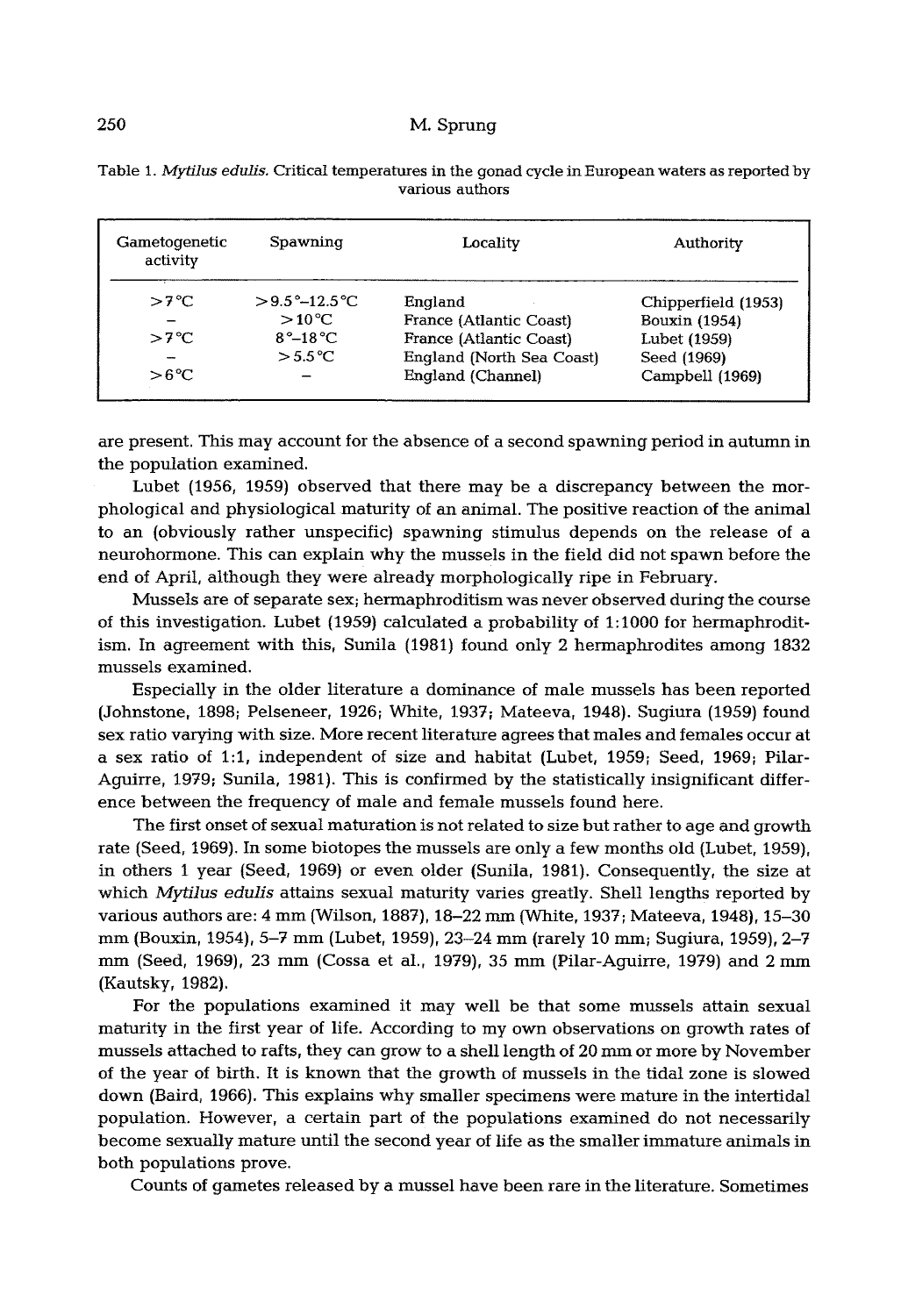| Egg number            | Shell length (mm) | Authority           |
|-----------------------|-------------------|---------------------|
| $6 - 9 \times 10^6$   | $50 - 100$        | Field (1909)        |
| $0.1 - 3 \times 10^6$ | $14 - 50$         | Mateeva (1948)      |
| $0.5 \times 10^{6}$   | $40 - 50$         | Bayne et al. (1975) |
| $7.6 \times 10^6$     | 68                | Bayne et al. (1978) |
|                       |                   |                     |

Table 2. *Mytilus edulis.* Data on numbers of eggs produced

Table 3. Mytilus edulis. Fecundity estimates of various authors; GW: gamete dry weight (mg); W: tissue dry weight (g); \* calculated from weight losses

| Locality                                                                                                                                                                                           | Fecundity                                                                                                                                                                                                      | Authority                                                                                                                                                       |
|----------------------------------------------------------------------------------------------------------------------------------------------------------------------------------------------------|----------------------------------------------------------------------------------------------------------------------------------------------------------------------------------------------------------------|-----------------------------------------------------------------------------------------------------------------------------------------------------------------|
| in 1974<br>Petpeswick<br>in 1975<br>(Canada)<br>in 1977<br>Lynher (United Kingdom)<br>Cattewater (United Kingdom)<br>Mothecombe (United Kingdom)<br>Helgoland (intertidal)<br>Helgoland (subtidal) | $GW = 205 W^{2.638}$<br>$GW = 305 W^{1.748}$<br>$GW = 325 W^{1.274}$<br>$*$ GW = 104 W <sup>1.40</sup><br>* GW = 21 $W^{1.29}$<br>$*$ GW = 193 W <sup>1.51</sup><br>$GW = 530 W^{1.66}$<br>$GW = 150 W^{1.75}$ | Thompson (1979)<br>Thompson (1979)<br>Thompson (1979)<br>Bayne & Worrall (1980)<br>Bayne & Worrall (1980)<br>Bayne & Worrall (1980)<br>This study<br>This study |

fecundity has been estimated by the loss of body weight during the spawning period (e.g. Bayne & Worrall, 1980). Data reported are summarized in Tables 2 and 3. Egg number varies greatly with body size. The equations indicate that a 1-g mussel (shell length about 50-60 mm) releases between 21 and 530 mg gamete dry weight.

It is difficult to decide whether the gamete counts reflect the true amount of gametes the mussel produces during a spawning period. It may be an overestimation, because one tends to evaluate only the good spawners. On the other hand, it is known that mussels release gametes several times during a spawning period with intermittant recovery periods (White, 1937; Mateeva, 1948; Lubet, 1957, 1959; Seed, 1969, 1975). Thus, the true amount may well be permanently underestimated by this procedure. Furthermore, in these experiments the relatively long conditioning period of some subtidal animals may have caused some bias. However, as more precise data are lacking, these fecundity estimates must be accepted.

In contrast to the trend obtained in Figure 2, it seems doubtful that male mussels have a lower gamete output than females. Griffiths (1977) found no significant differences between female and male *Choromytilus meridionalis.* The trend observed may have been caused by the increased care which was taken with the females in later rearing experiments.

Conditions of life in the tidal zone are stressful, due, for example, to changes in temperature and salinity. Besides this, mussels in the tidal zone can only feed at high tide; so they suffer from shortage of food compared with those in the subtidal. As a consequence, their growth is slowed down and they attain only a smaller final size. Nevertheless, the amount of eggs released by mussels in the tidal zone is greater than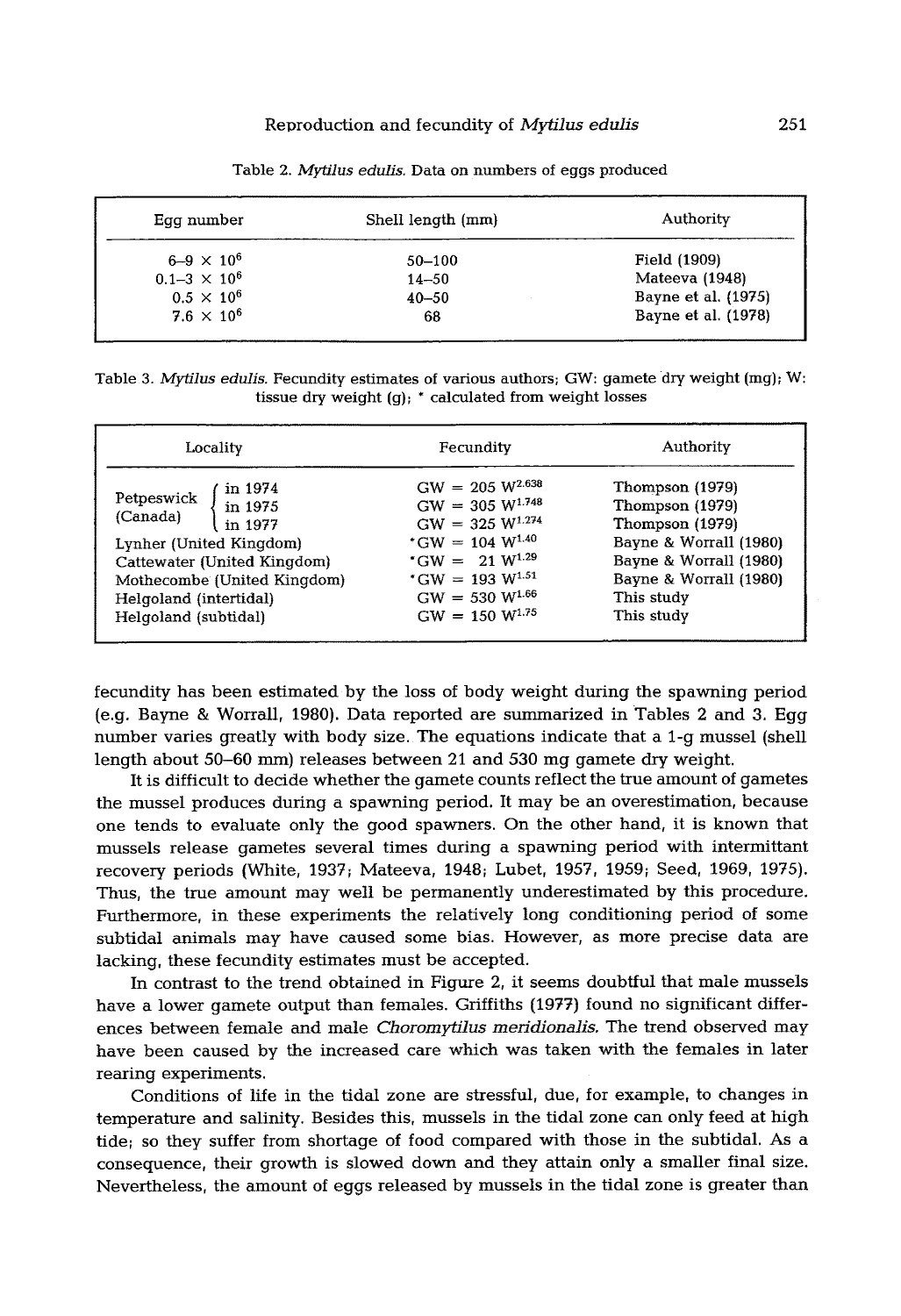that relased by mussels of comparable size in the subtidal. Thus, the tidal population manages to produce nearly the same egg number per unit area as the subtidal population does despite their lower biomass (see Fig. 4).

This makes sense from the ecological point of view: As I have had the chance of observing both the tidal and the subtidal populations since the beginning of 1979, I assume that they are well established with an equilibrium of young and old animals. Mussels change their modes of growth during their life. Whereas in young animals production is confined to somatic growth, older animals tend to put more and more of their effort into reproduction, During somatic growth inter- and intraspecific competition is reduced (Theisen, 1968; Dayton, 1971; Harger, 1972; Menge & Sutherland, 1976). Thus, under favourable conditions the "somatic period" is intensified. In contrast, stressful conditions stimulate the mussels to enhance their " reproductive period" in order to search for new grounds to settle.

From laboratory experiments it is known that stressed mussels reduce their egg size. Bayne et al. (1978} obtained egg dry weights between 22 to 129 ng. This trend is also indicated by a comparison of the egg diameter of animals from the tidal and subtidal population.

Other authors estimated the dry weight of M. *edulis* eggs as 51 ng (Ockelmann, 1965}, 52.5 ng (Bayne et al., 1975) and 47.3 ng (Thompson, 1979), which is in good agreement with my data.

The data on the egg output of the populations can hardly be compared with those of Griffiths (1981} and Kautsky (1982}. Griffiths (1981) calculated a mean annual gamete output of a *C. meridionalis* population as 1392  $q$  m<sup> $-2$ </sup> (eqgs and sperm) which is about 4-5 times higher than my own data. Perhaps a species-specific as well as a geographic difference may account for a good deal of this discrepancy. *The M. edulis* population Kautsky (1982) examined was severely stressed by the low ambient salinity ( $\sim$  7%). This is manifested by an extremely slow growth. The comparatively low annual egg output  $(8 \times 10^7 \text{ eggs m}^{-2})$  is contrasted by a high weight specific fecundity (increasing from 38) to 52 % of the soft body weight from 10 to 30 mm shell length}.

Dare (1976) applied the term "carrying capacity" to describe the maximum biomass of mussels in a biotope. For the population examined he estimated a value of 1.2 kg dry flesh weight m -2. Griffiths (1977} quotes 790 g dry flesh weight m -2 for *a C. meridionalls*  population. This agrees fairly well with the biomass of the intertidal population (996 g  $m^{-2}$ ). The high biomass in the subtidal (2261 g  $m^{-2}$ ) is presumably caused by structured surfaces sometimes allowing the formation of little ropes of mussels clinging together.

Although the biological meaning of the gamete release is to guarantee the existence of the species, the normal fate of the egg or the larva is not to grow up to a mussel, but to contribute to the nutrition of animals in the surrounding biotope. This is more pronounced for the sperms released. Assuming stable population size and that an animal will reproduce twice during its life, the probability that one egg will develop to a sexually mature animal is about the reciprocal value of the individual annual egg output (i.e. one to several million}.

It is well known that a variety of marine organisms feed on mussel larvae e.g. *Noctiluca miliarls,* spionid larvae, zoea larvae, ctenophores (own observations), herring larvae (Lebour, 1933, Checkley, 1982) and even adult mussels (Bayne, 1964}. The importance of the larvae as food organisms must be especially discussed in the light of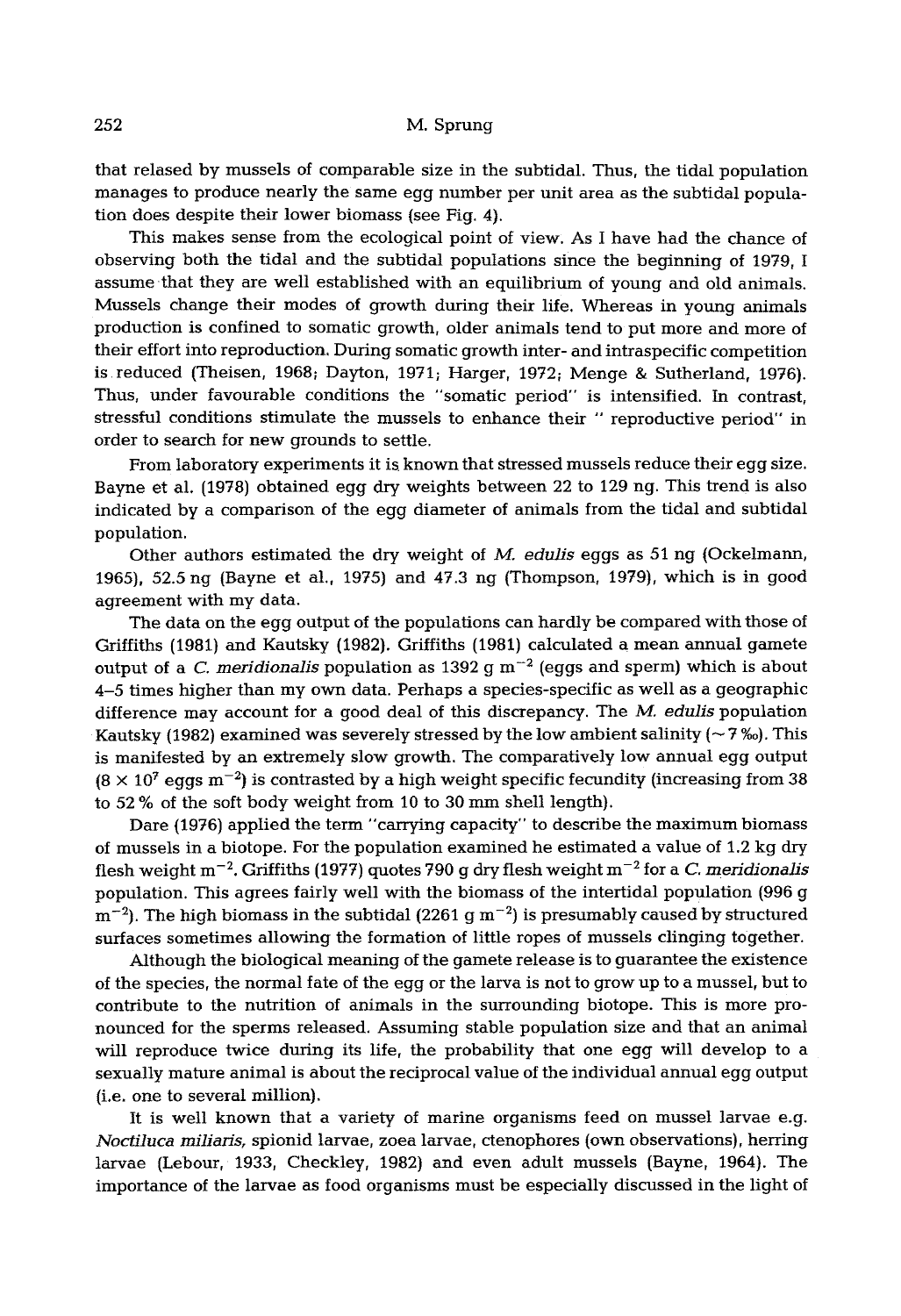their locally and temporally patchy distribution. Maximum concentrations of mussel larvae actually observed in nature range from 3 to 40 larvae per liter (e.g. Fish & Johnson, 1937; Thorson, 1946; Rees, 1954; Schram, 1970; Hernroth & Ackefors, 1979). From this point of view they must have some significance, especially because their occurrence coincides with that of many other meroplanktonic organisms.

*Acknowledgements.* My most cordial thanks are due to Dr. K. Anger for the helpful discussion of this paper, Ms. M. Eggert for aid with the field samples and Dr. M. Rieper for correcting the manuscipt. I am indebted to the Studienstiftung des deutschen Volkes, Bonn-Bad Godesberg for financial support.

### LITERATURE CITED

- Baird, R. H., 1966. Factors affecting the growth and condition of mussels *(Mytilus edulis* L.). Fishery Invest., Lond. (Ser. 2) *25,* 1-33.
- Bayne, B. L., 1964. Primary and secondary settlement in *Mytilus edulis* L. (Mollusca). J. Anim. Ecol. *33,* 513-523.
- Bayne, B. L. & Thompson, R. J., 1970. Some physiological consequences of keeping *Mytilus edulis* in the laboratory. - Helgoländer wiss. Meeresunters. 20, 526-552.
- Bayne, B. L, Gabbott, P. A. & Widdows, J., 1975. Some effects of stress in the adult on the eggs and larvae of *Mytilus edulis* L. - J. mar. biol. Ass. U. K. *55,* 675-689.
- Bayne, B. L, Holland, D. L., Moore, M. N., Lowe, D. M. & Widdows, J, 1978. Further studies on the effects of stress in the adult on the eggs of *Mytilus edulis.*  $-$  J. mar. biol. Ass. U. K. 58, 825-842.
- Bayne, B. L. & Worrall, C. M., 1980. Growth and production of mussels *Mytilus edulis* from two populations. - Mar. Ecol. Frog. Ser. 3, 317-328.
- Bouxin, H., 1954. Observations sur le frai de *Mytilus edulis* var. *galloprovincialis* Lmk. Dates précises de frai. Facteurs provoquant l'émission des produits génitaux. - ICES spec. scient. Meeting "Oyster and Mussel Culture" 36.
- Campbell, S. A, 1969. Seasonal cycle in the carotenoid content in *Mytilus edulis. Mar.* Biol. 4, 227-232.
- Checkley, D. M. Jr., 1982. Selective feeding by atlantic herring *(Clupea harengus)* larvae on zooplankton in natural assemblages. - Mar. Ecol. Prog. Ser. 9, 245-253.
- Chipperfield, P. N. J, 1953. Observations on the breeding and settlement of *Mytilus edulis* L in British waters. - J. mar. biol. Ass. U. K. *32,* 449-476.
- Cossa, D., Bourget, E. & Piuze, J., 1979. Sexual maturation as a source of variation in the relationship between cadmium concentration and body weight of *Mytilus edulis* L. - Mar. Pollut. Bull. 10, 174-176.
- Crisp, D. J., 1974. Energy relations of marine invertebrate larvae. Thalassia jugosl. *10,* 103-120.
- Dare, P. J., 1976. Settlement, growth and production of the mussel, *Mytilus edulis* L. in Morecambe Bay, England. - Fishery Invest., Lond. (Ser. 2) *28,* 1-25.
- Dayton, P., 1971. Competition, disturbance and community organization: the provision and subsequent utilization of space in a rocky intertidal community. - Ecol. Monogr. *41,* 351-389.
- Field, I. A., 1909. The food value of the sea mussel Bull. U. S. Bur. Fish. *29,* 85-128.
- Field, I. A., 1922. Biology and economic value of the sea mussel *MFtilus edulis.* Bull. U. S. Bur. Fish. *38,* 127-259.
- Fish, C. J. & Johnson, M. W., 1937. The biology of the zooplankton in the Bay of Fundy and the Gulf of Maine with special reference to production and distribution. - J. biol. Bd Can. 3, 189-322.
- Giese, A. C., 1959. Comparative physiology. Annual reproductive cycles of marine invertebrates. A. Rev. Physiol. *21,* 547-576.
- Griffiths, R. J., 1977. Reproductive cycles in littoral populations of *Choromytilus meridionalis Kr.*  and *Aulacomya ater* Molina with a quantitative assessment of gamete production in the former. **-** J. exp. mar. Biol. Ecol. *30,* 53-71,
- Griffiths, R. J., 1981. Production and energy flow in relation to age and shore level in the bivalve *Choromytilus meridionalis* (Kr.). - Estuar. coast, mar. Sci. *13,* 477-493.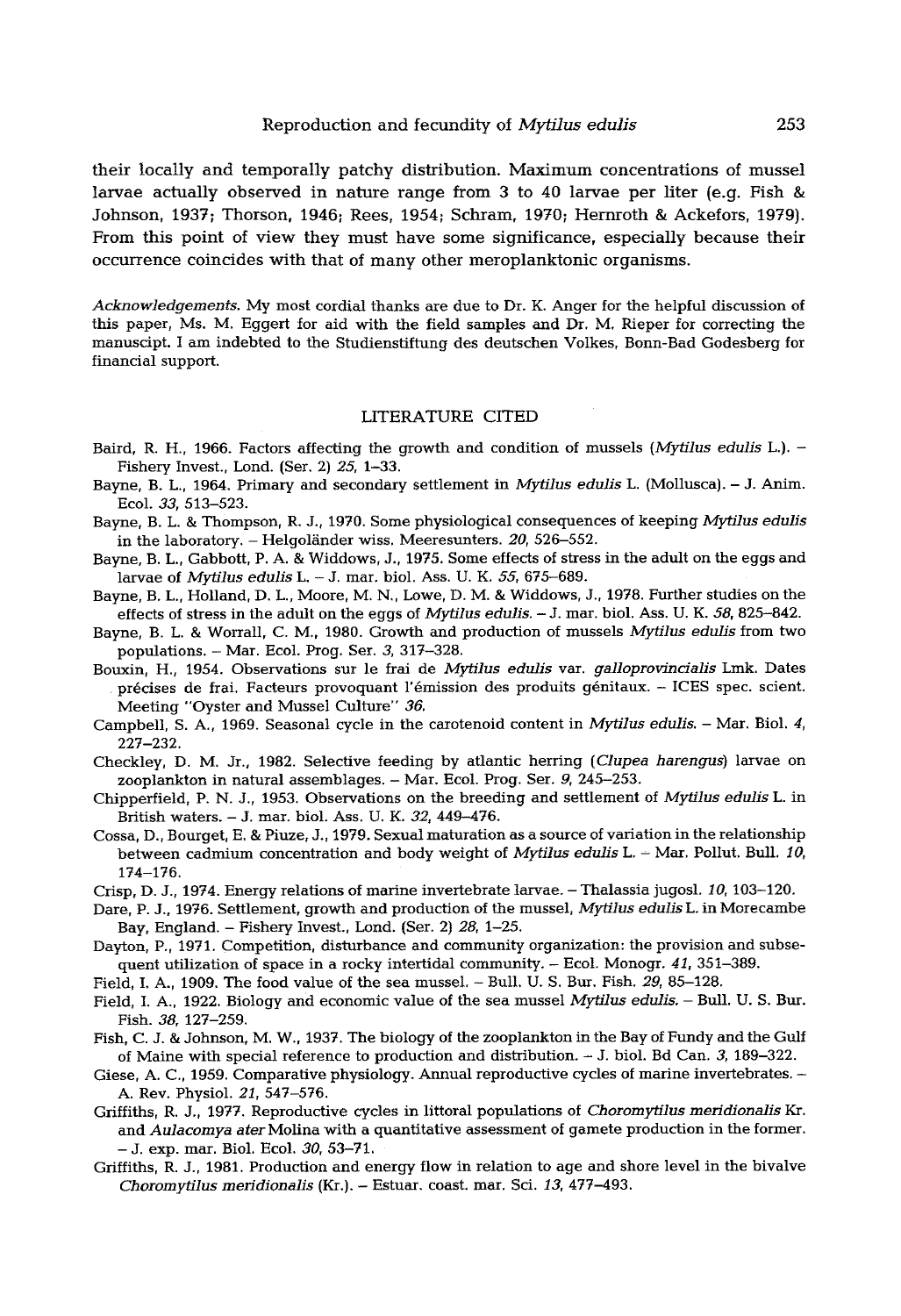### 254 M. Sprung

- Harger, J. R. E., 1972. Variation and relative "niche" size in the sea mussel *Mytilus edulis* in association with *Mytilus californianus.* - Veliger *14,* 275-282.
- Hernroth, L. & Ackefors, H., 1979. The zooplankton of the Baltic proper. A long-term investigation of the fauna, its biology and ecology. - Rep. Fishery Bd Sweden 2, 1-66.
- Johnstone, J., 1898, The spawning of the mussel *(Mytilus edulls).*  Proc. Trans. Liverpool biol. Soc. *13,* 104-121.
- Kändler, R., 1926. Muschellarven aus dem Helgoländer Plankton. Wiss. Meeresunters. (Helgoland) *16,* 1-8.
- Kautsky, N., 1982. Quantitative studies on gonad cycle, fecundity, reproductive output and recruitment in a baltic *Mytilus edulis* population. - Mar. Biol. *68,* 143-160.
- Kiihl, H., 1972. Hydrography and biology of the Elbe estuary. Oceanogr. mar. Biol. *10,* 225-309.
- Lebour, M. V., 1933. The importance of larval mollusca in the plankton. J. Cons. perm. int. Explor. Mer 8, 335-343.
- Lowe, D. M., Moore, M. N. & Bayne, B. L., 1982. Aspects of gametogenesis in the marine mussel *Mytilus edulis L. - J. mar.* biol. Ass. U. K. 62, 133-145.
- Lubet, P., 1956. Effets d'ablation des centres nerveux sur l'~mission des gametes chez *Mytilus edulis*  et *Chlamys varia* L. - Annls Sci. nat. *18,* 175-183.
- Lubet, P., 1957. Cycle sexuel de 3//. *edulis* et *Mytilus galloprovincialis* dans le bassin d'Arcachon (Gironde). - Annie biol. *33,* 19-29.
- Lubet, P., 1959. Recherches sur le cycle de l'émission des gamètes chez les Mytilidés et les Pectinidés. - Revue Trav. Inst. scient. tech. Pêch. marit. 23, 387-548.
- Lunetta, J. E., 1969. Reproductive physiology of the mussel *Mytilus perna.* Bolm Fac. Filos. Ciênc. Univ. S Paulo, 26, 33-111.
- Mateeva, T. A., 1948. The biology of *Mytilus edulis* L. in eastern Murman. Trudy murmansk, biol. Inst. 1, 215-241.
- Menge, B. A. & Sutherland, J. P., 1976. Species diversity gradients: synthesis of the roles of predation, competition, and temporal heterogeneity. - Am. Nat. *110,* 351-369.
- Mix, C. M., Hemingway, S. J. & Schaffer, R. L., 1982. Benzo(a)pyrene concentrations in somatic and gonad tissues of bay mussels, *Mytilus edulis.* - Bull. environ. Contam. Toxicol. 28, 46-51.
- Ockelmann, K. W., 1965. Developmental types in marine bivalves and their distribution along the Atlantic coast of Europe. In: Proceedings of the European Malacological Congress. Ed. by L. R. Cox & J. F. Peake. Malacological Soc. of London, London 1, 25-35.
- Pelseneer, P., 1926. La proportion relative des sexes chez les animaux et particulièrement chez les mollusques. - Mém. Acad. r. Belg. Cl. Sci. 8, 1-258.
- Pilar-Aguirre, M. P., 1979. Biologia del mejil16n *(M. edulis)* de cultivo de la Ria de Vigo. Boln Inst: esp. Oceanogr. 5, 109-159.
- Rees, C. B., 1954. Continuous plankton records: the distribution of lamellibranch tarvae in the North Sea, 1950-51. - Bull. mar. Ecol. 4, 21-46.
- Schram, J. A., 1970, Studies on the meroplankton in the inner Oslofjord. II. Seasonal differences and seasonal changes in the specific distribution of larvae. - Nytt Mag. Zool. *18,* 1-21.
- Seed, R., 1969. The ecology of *Mytilus edulis* L. (Lamellibranchiata) on exposed rocky shores. I. Breeding and settlement. - Oecologia 3, 277-316.
- Seed, R., 1975. Reproduction in *Mytilus* (Mollusca: Bivalvia) in European waters. Pubbl. Staz. zoel. Napoli (Suppl.) *39,* 317-334.
- Seed, R. & Brown, R. A., 1975. The influence of reproductive cycle, growth, and mortality on population structure in *Modiolus modiolus* {L.), *Cerastoderrna edule* (L.) and *Mytilus edulis L.*  (Mollusca: Bivalvis). In: 9th European Marine Biology Symposium. Ed. by H. Barnes. Aberdeen Univ. Press, Aberdeen, 257-274.
- Sprung, M., 1980. Das Prfihjahrswachstum der Miesmuschel *(Mytllus edulls* L.) bei kontinuierlicher und diskontinuierlicher Nahrungszufuhr im Freiland-Biotop und unter Laborbedingungen. Dipl.-Arb., Univ. Kiel, 82 pp.
- Sugiura, Y., 1959. Seasonal change in sexual maturity and sexuality of *Mytilus edulis.* Bull. Jap. Soc. scient. Fish. *25, 1--6.*
- Sunila, I., 1981. Reproduction of *Mytilus edulis* L. (Bivalvia) in a brackish water area, the Gulf of Finland. - Annls zool. Fenn. *18,* 121-128.